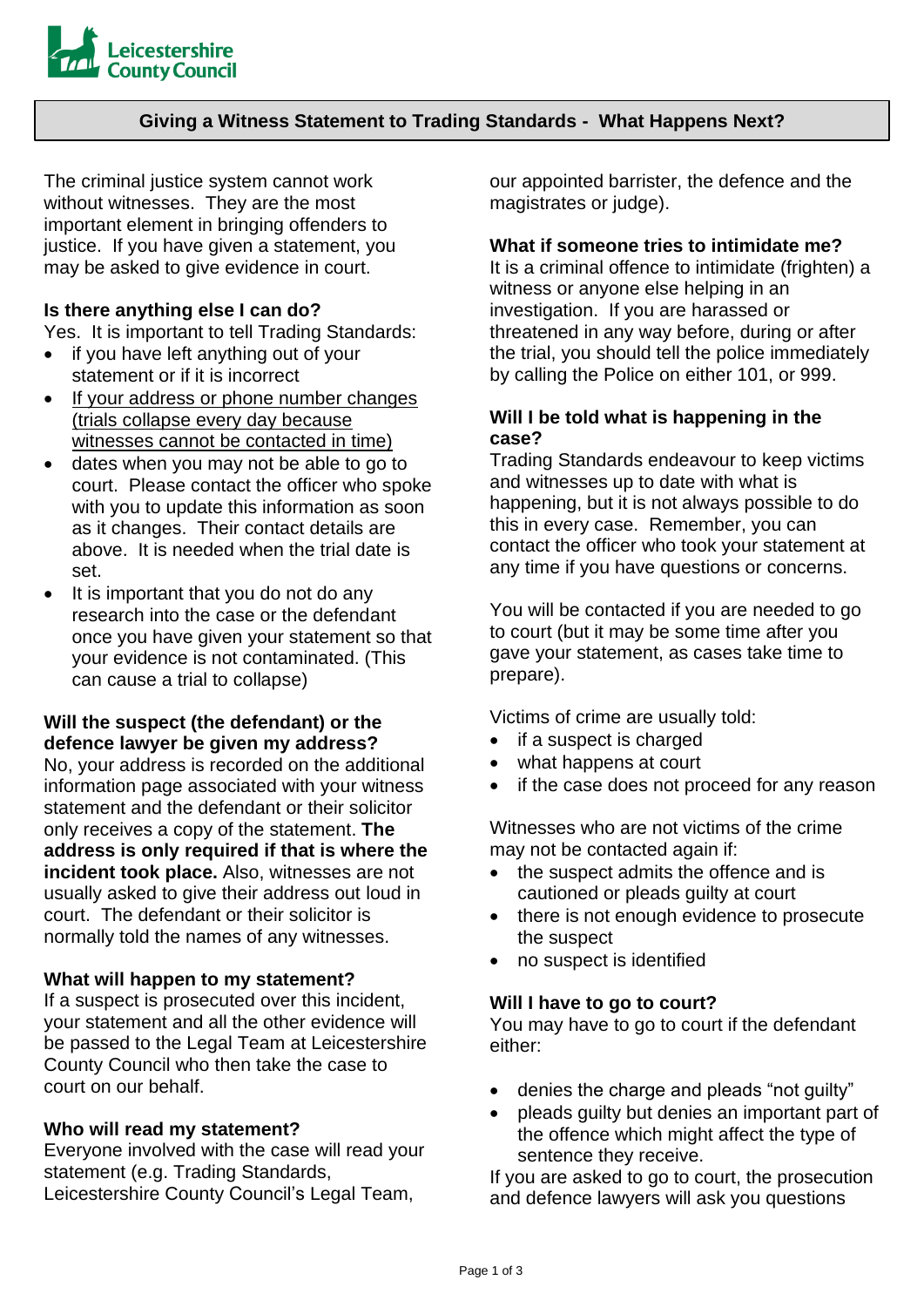about your evidence. You will be able to read your statement to refresh your memory first. If you have given a statement and are then asked to go to court to give evidence, you must do so.

You will be sent<br>• a letter telling

- a letter telling you when and where to go
- an information leaflet

# **What will happen if I don't go to court?**

If you have any problems or concerns about going to court, you must inform Trading Standards as soon as possible. If you have to go to court but there is reason to believe that you will not go voluntarily, the court may issue a witness summons against you. If you still fail to attend without good reason you may be found "in contempt of court" and arrested.

Most cases are heard in the magistrates' court. More serious crimes are heard in the crown court before a jury.

# **Who can help?**

Every court has a free and confidential Witness Service and you can contact them before the trial. Their trained volunteers offer:

- information on what happens in court
- emotional support and someone to talk to in confidence
- someone to be with you in court when you give evidence
- a visit to the court before the trial, including where possible, a look around a court room so you know what to expect.

Their telephone numbers are listed below. The Witness Service does not discuss evidence or give legal advice.

## **Where will the case be heard?**

**Victim First. [Support@victimfirst.pnn.gov.uk](mailto:Support@victimfirst.pnn.gov.uk)** 0800 9539595

If you or someone you know has been affected by crime, Victim First can give you the support needed to enable you to cope and recover from your experiences.

The service is free and available to anyone who has been affected by a crime.

All victims and witnesses will be offered support from Victim First, which is independent, confidential and free. This support will include someone to talk to, a quiet place in which to wait and a chance to see the court before the day of the trial. Although the Witness Service volunteers will explain the court process to you, they cannot discuss the specific details of the case.

Witness Services are also available at the following Courts:

## **Leicester Magistrates' Court**

**[leicester.magistrates@victimsupport.org.uk](mailto:leicester.magistrates@victimsupport.org.uk)** [0116 255 3666](tel:0116%20255%203666)

**Leicester Crown Court [leicester.crown@victimsupport.org.uk](mailto:leicester.crown@victimsupport.org.uk)** [0300 3311250](tel:0300%203311250)

# **Privacy Statement**

Please note any personal data and sensitive or special categories of data obtained is done so by Leicestershire County Council through Leicestershire County Council Trading Standards Service. The information we have obtained from you will be used to enforce or ensure compliance with the statutory functions that Trading Standards enforce. This may include the prosecution of offences.

This information may be shared with other enforcement agencies and local authorities nationally for the purpose of litigation only.